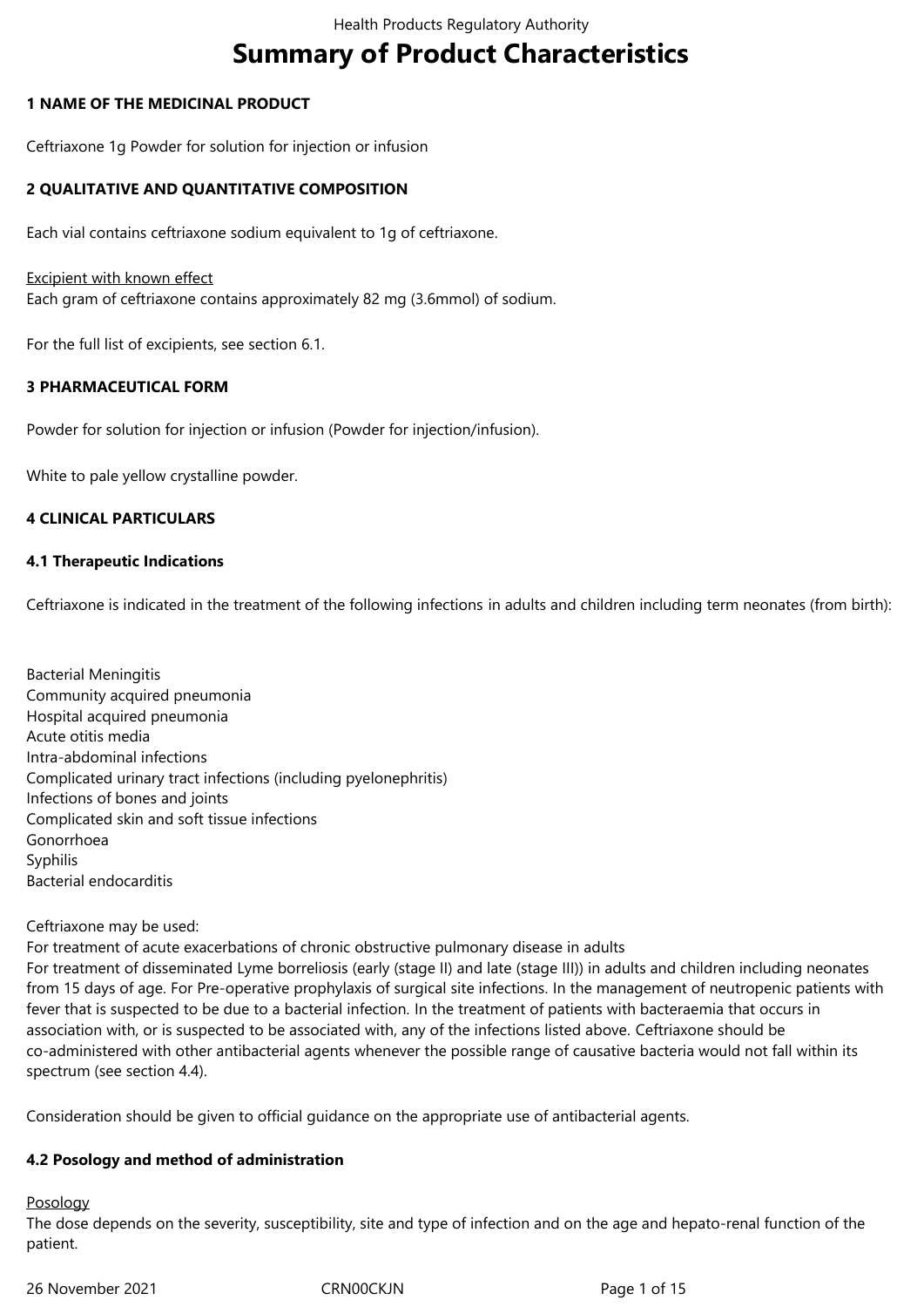The doses recommended in the tables below are the generally recommended doses in these indications. In particularly severe cases, doses at the higher end of the recommended range should be considered.

*Adults and children over 12 years of age (≥ 50 kg)*

|        | Ceftriaxone Dosage* Treatment frequency** Indications |                                                                                                        |
|--------|-------------------------------------------------------|--------------------------------------------------------------------------------------------------------|
| $1-2q$ | Once daily                                            | Community acquired pneumonia                                                                           |
|        |                                                       | Acute exacerbations of chronic obstructive pulmonary disease                                           |
|        |                                                       | Intra-abdominal infections                                                                             |
|        |                                                       | Complicated urinary tract infections (including pyelonephritis)                                        |
| 2g     | Once daily                                            | Hospital acquired pneumonia                                                                            |
|        |                                                       | Complicated skin and soft tissue infections                                                            |
|        |                                                       | Infections of bones and joints                                                                         |
| $2-4q$ | Once daily                                            | Management of neutropenic patients with fever that is suspected to be due to a<br>lbacterial infection |
|        |                                                       | Bacterial endocarditis                                                                                 |
|        |                                                       | Bacterial meningitis                                                                                   |

\* In documented bacteraemia, the higher end of the recommended dose range should be considered.

\*\* Twice daily (12 hourly) administration may be considered where doses greater than 2 g daily are administered. Indications for adults and children over 12 years of age ( $\geq$  50 kg) that require specific dosage schedules:

### Acute otitis media

A single intramuscular dose of Ceftriaxone 1-2 g can be given. Limited data suggest that in cases where the patient is severely ill or previous therapy has failed, Ceftriaxone may be effective when given as an intramuscular dose of 1-2 g daily for 3 days.

## Pre-operative prophylaxis of surgical site infections

2 g as a single pre-operative dose.

**Gonorrhoea** 

500 mg as a single intramuscular dose.

## Syphilis

The generally recommended doses are 500 mg-1 g once daily increased to 2 g once daily for neurosyphilis for 10-14 days. The dose recommendations in syphilis, including neurosyphilis, are based on limited data. National or local guidance should be taken into consideration.

## Disseminated Lyme borreliosis (early [Stage II] and late [Stage III])

2 g once daily for 14-21 days. The recommended treatment durations vary and national or local guidelines should be taken into consideration.

### *Paediatric population*

*Neonates, infants and children 15 days to 12 years of age (< 50 kg)*

For children with bodyweight of 50 kg or more, the usual adult dosage should be given.

| Ceftriaxone dosage*               | Treatment frequency** Indications |                                                                 |  |  |  |
|-----------------------------------|-----------------------------------|-----------------------------------------------------------------|--|--|--|
| 50-80 mg/kg                       | Once daily                        | Intra-abdominal infections                                      |  |  |  |
|                                   |                                   | Complicated urinary tract infections (including pyelonephritis) |  |  |  |
|                                   |                                   | Community acquired pneumonia                                    |  |  |  |
|                                   |                                   | Hospital acquired pneumonia                                     |  |  |  |
| 50-100 mg/kg (Max 4 g) Once daily |                                   | Complicated skin and soft tissue infections                     |  |  |  |
|                                   |                                   | Infections of bones and joints                                  |  |  |  |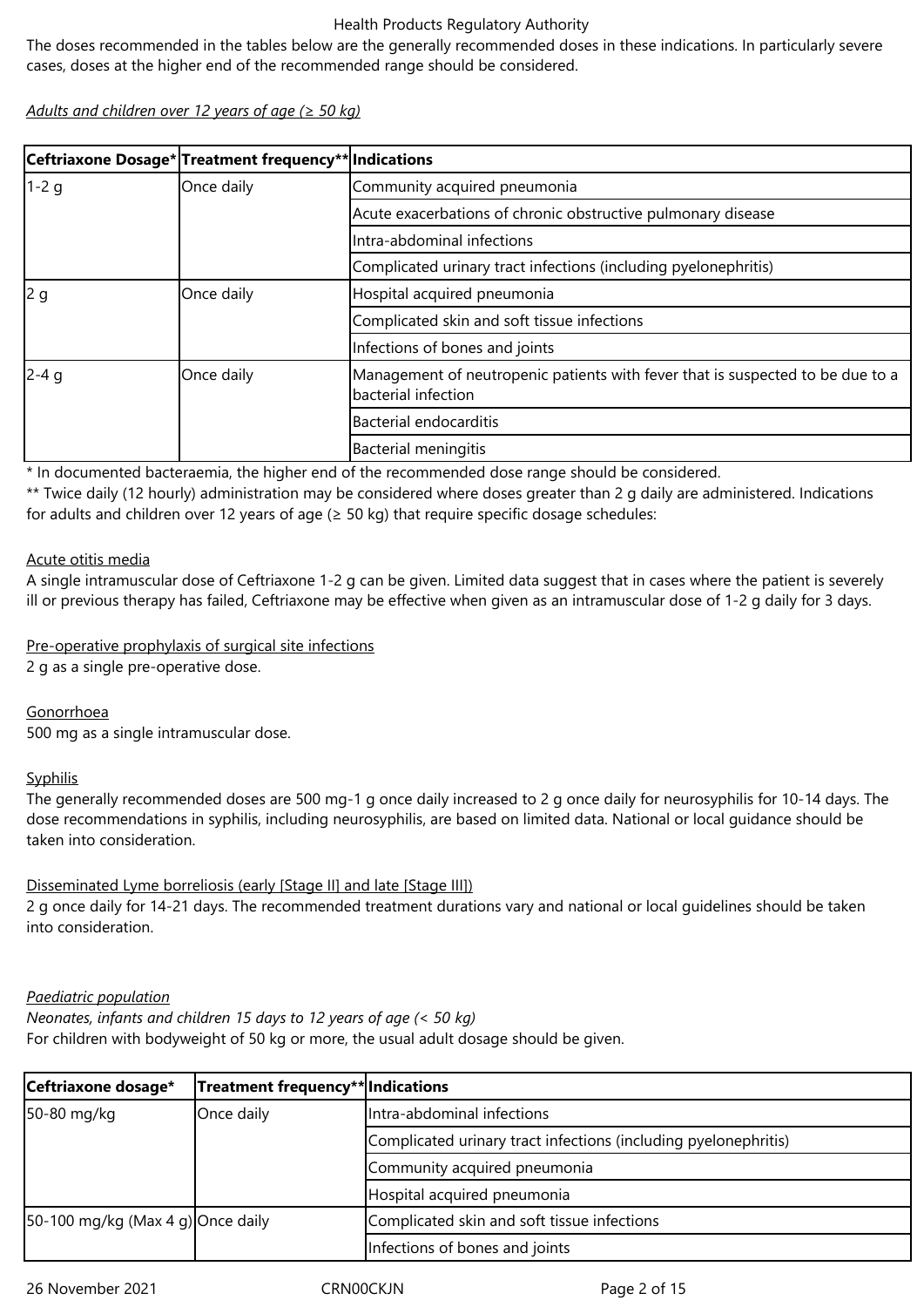|                                   |            | Management of neutropenic patients with fever that is suspected to be due to<br>a bacterial infection |
|-----------------------------------|------------|-------------------------------------------------------------------------------------------------------|
| 80-100 mg/kg (max 4 g) Once daily |            | Bacterial meningitis                                                                                  |
| $100 \text{ mg/kg}$ (max 4 g)     | Once daily | Bacterial endocarditis                                                                                |

\* In documented bacteraemia, the higher end of the recommended dose range should be considered.

\*\* Twice daily (12 hourly) administration may be considered where doses greater than 2 g daily are administered.

Indications for neonates, infants and children 15 days to 12 years (< 50 kg) that require specific dosage schedules:

### Acute otitis media

For initial treatment of acute otitis media, a single intramuscular dose of Ceftriaxone 50 mg/kg can be given. Limited data suggest that in cases where the child is severely ill or initial therapy has failed, Ceftriaxone may be effective when given as an intramuscular dose of 50 mg/kg daily for 3 days.

## Pre-operative prophylaxis of surgical site infections

50-80 mg/kg as a single pre-operative dose.

## **Syphilis**

The generally recommended doses are 75-100 mg/kg (max 4 g) once daily for 10-14 days. The dose recommendations in syphilis, including neurosyphilis, are based on very limited data. National or local guidance should be taken into consideration.

## Disseminated Lyme borreliosis (early [Stage II] and late [Stage III])

50–80 mg/kg once daily for 14-21 days. The recommended treatment durations vary and national or local guidelines should be taken into consideration.

## *Neonates 0-14 days*

Ceftriaxone is contraindicated in premature neonates up to a postmenstrual age of 41 weeks (gestational age + chronological age).

|                    | Ceftriaxone dosage* Treatment frequency Indications |                                                                                                       |  |  |  |
|--------------------|-----------------------------------------------------|-------------------------------------------------------------------------------------------------------|--|--|--|
| 20-50 mg/kg        | Once daily                                          | Intra-abdominal infections                                                                            |  |  |  |
|                    |                                                     | Complicated skin and soft tissue infections                                                           |  |  |  |
|                    |                                                     | Complicated urinary tract infections (including pyelonephritis)                                       |  |  |  |
|                    |                                                     | Community acquired pneumonia                                                                          |  |  |  |
|                    |                                                     | Hospital acquired pneumonia                                                                           |  |  |  |
|                    |                                                     | Infections of bones and joints                                                                        |  |  |  |
|                    |                                                     | Management of neutropenic patients with fever that is suspected to be due to a<br>bacterial infection |  |  |  |
| $50 \text{ mg/kg}$ | Once daily                                          | Bacterial meningitis                                                                                  |  |  |  |
|                    |                                                     | Bacterial endocarditis                                                                                |  |  |  |

\* In documented bacteraemia, the higher end of the recommended dose range should be considered. A maximum daily dose of 50 mg/kg should not be exceeded.

Indications for neonates 0-14 days that require specific dosage schedules: Acute otitis media

For initial treatment of acute otitis media, a single intramuscular dose of Ceftriaxone 50 mg/kg can be given.

Pre-operative prophylaxis of surgical site infections 20-50 mg/kg as a single pre-operative dose.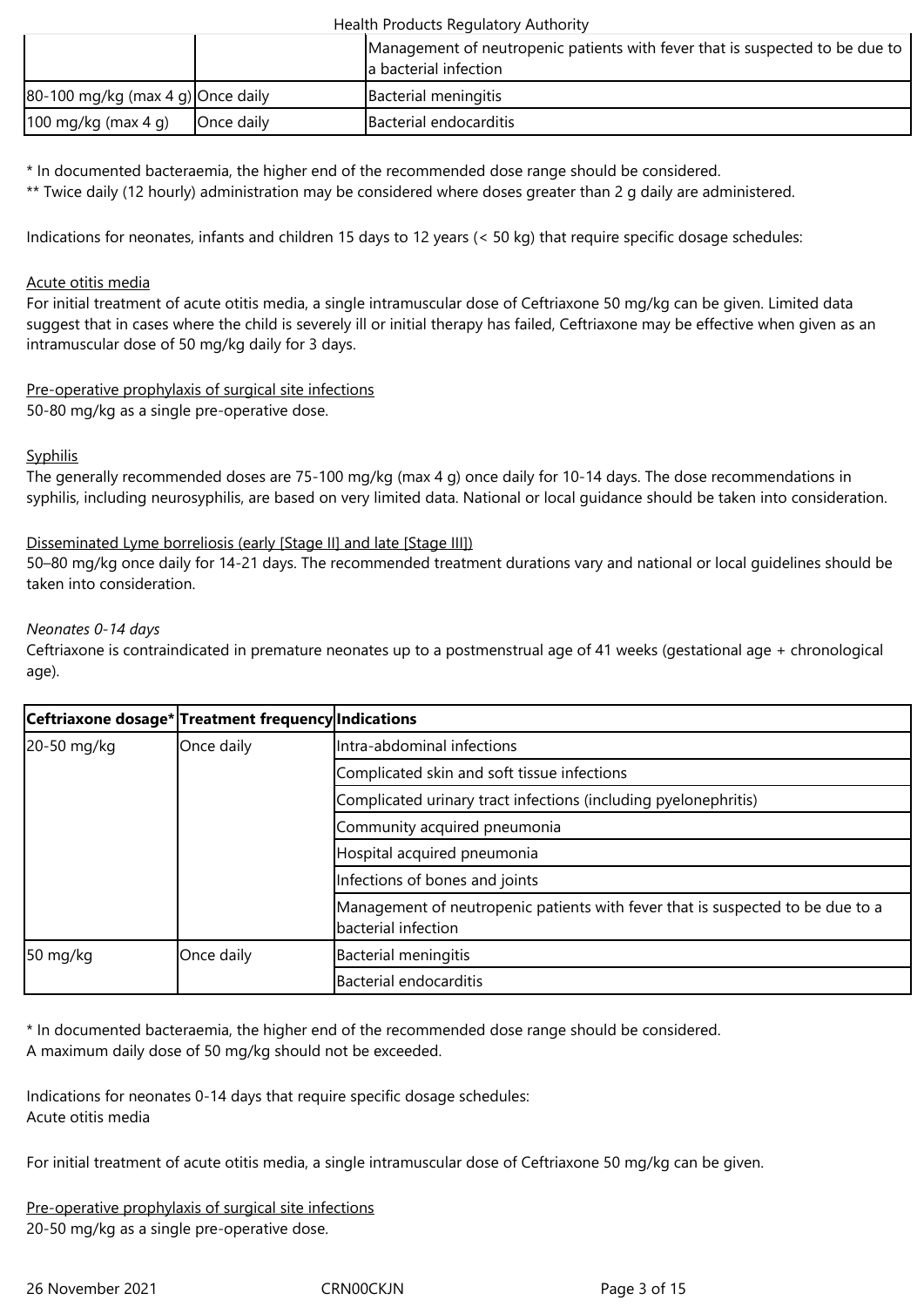#### Syphilis

The generally recommended dose is 50 mg/kg once daily for 10-14 days. The dose recommendations in syphilis, including neurosyphilis, are based on very limited data. National or local guidance should be taken into consideration.

## *Duration of therapy*

The duration of therapy varies according to the course of the disease. As with antibiotic therapy in general, administration of ceftriaxone should be continued for 48 - 72 hours after the patient has become afebrile or evidence of bacterial eradication has been achieved.

## *Older people*

The dosages recommended for adults require no modification in older people provided that renal and hepatic function is satisfactory.

## *Patients with hepatic impairment*

Available data do not indicate the need for dose adjustment in mild or moderate liver function impairment provided renal function is not impaired.

There are no study data in patients with severe hepatic impairment (see section 5.2).

## *Patients with renal impairment:*

In patients with impaired renal function, there is no need to reduce the dosage of ceftriaxone provided hepatic function is not impaired. Only in cases of preterminal renal failure (creatinine clearance < 10 ml/min) should the ceftriaxone dosage not exceed 2 g daily. In patients undergoing dialysis no additional supplementary dosing is required following the dialysis. Ceftriaxone is not removed by peritoneal- or haemodialysis. Close clinical monitoring for safety and efficacy is advised.

## *Patients with severe hepatic and renal impairment*

In patients with both severe renal and hepatic dysfunction, close clinical monitoring for safety and efficacy is advised.

Method of administration

### *Intramuscular administration*

1g ceftriaxone should be dissolved in 3.5ml of 1% Lidocaine Injection BP. The solution should be administered by deep intramuscular injection. Intramuscular injections should be injected well within the bulk of a relatively large muscle and not more than 1 g should be injected at one site. Dosages greater than 1g should be divided and injected at more than one site.

As the solvent used is lidocaine, the resulting solution should never be administered intravenously (see section 4.3). The information in the Summary of Product Characteristics of lidocaine should be considered.

### *Intravenous administration*

For IV injection 1 g ceftriaxone is dissolved in 10 ml of water for injections PhEur. The injection should be administered over 5 minutes, directly into the vein or via the tubing of an intravenous infusion.

Ceftriaxone can be administered by intravenous infusion over at least 30 minutes (preferred route) or by slow intravenous injection over 5 minutes. Intravenous intermittent injection should be given over 5 minutes preferably in larger veins. Intravenous doses of 50 mg/kg or more in infants and children up to 12 years of age should be given by infusion. In neonates, intravenous doses should be given over 60 minutes to reduce the potential risk of bilirubin encephalopathy (see section 4.3 and 4.4). Intramuscular administration should be considered when the intravenous route is not possible or less appropriate for the patient. For doses greater than 2 g intravenous administration should be used.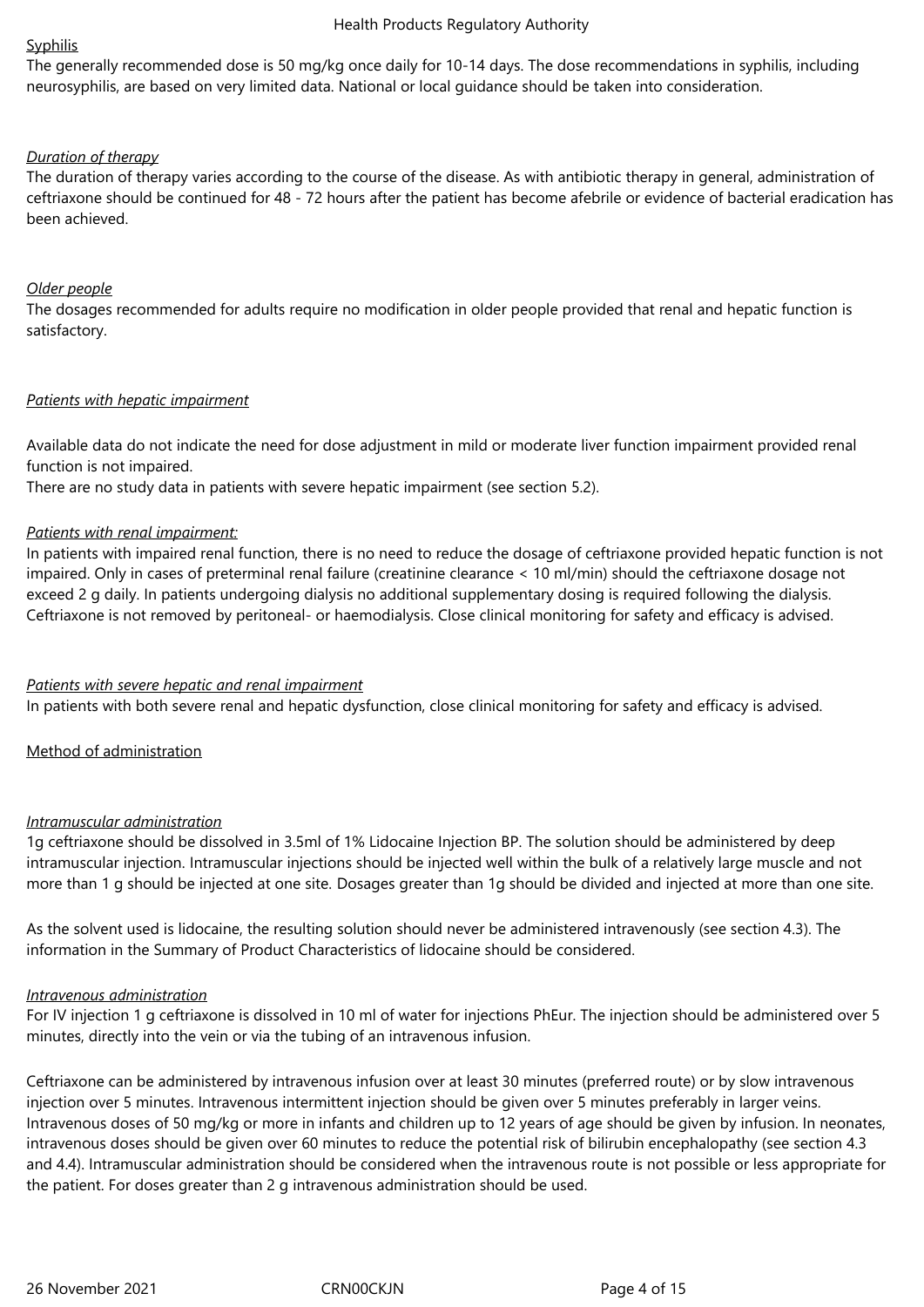Ceftriaxone is contraindicated in neonates ( $\leq$  28 days) if they require (or are expected to require) treatment with calcium-containing intravenous solutions, including continuous calcium-containing infusions such as parenteral nutrition, because of the risk of precipitation of ceftriaxone-calcium (see section 4.3).

Diluents containing calcium, (e.g. Ringer's solution or Hartmann's solution), should not be used to reconstitute ceftriaxone vials or to further dilute a reconstituted vial for IV administration because a precipitate can form. Precipitation of ceftriaxone-calcium can also occur when ceftriaxone is mixed with calcium-containing solutions in the same IV administration line. Therefore, ceftriaxone and calcium-containing solutions must not be mixed or administered simultaneously (see sections 4.3, 4.4 and 6.2).

For pre-operative prophylaxis of surgical site infections, ceftriaxone should be administered 30-90 minutes prior to surgery. For instructions on reconstitution of the medicinal product before administration, see section 6.6.

## **4.3 Contraindications**

Hypersensitivity to the active substance, to any other cephalosporin or to any of the excipients listed in section 6.1

History of severe hypersensitivity (e.g. anaphylactic reaction) to any other type of beta-lactam antibacterial agent (penicillins, monobactams and carbapenems).

Ceftriaxone is contraindicated in:

- Premature neonates up to a postmenstrual age of 41 weeks (gestational age + chronological age)\*
- Full-term neonates (up to 28 days of age):

- with hyperbilirubinaemia, jaundice, or who are hypoalbuminaemic or acidotic because these are conditions in which bilirubin binding is likely to be impaired\*

- if they require (or are expected to require) intravenous calcium treatment, or calcium-containing infusions due to the risk of precipitation of a ceftriaxone-calcium salt (see sections 4.4, 4.8 and 6.2*).*

\* In vitro studies have shown that ceftriaxone can displace bilirubin from its serum albumin binding sites leading to a possible risk of bilirubin encephalopathy in these patients.

Contraindications to lidocaine must be excluded before intramuscular injection of ceftriaxone when lidocaine solution is used as a solvent (see section 4.4). See information in the Summary of Product Characteristics of lidocaine, especially contraindications.

Ceftriaxone solutions containing lidocaine should never be administered intravenously.

## **4.4 Special warnings and precautions for use**

### Hypersensitivity reactions

As with all beta-lactam antibacterial agents, serious and occasionally fatal hypersensitivity reactions have been reported (see section 4.8). In case of severe hypersensitivity reactions, treatment with ceftriaxone must be discontinued immediately and adequate emergency measures must be initiated. Before beginning treatment, it should be established whether the patient has a history of severe hypersensitivity reactions to ceftriaxone, to other cephalosporins or to any other type of beta-lactam agent. Caution should be used if ceftriaxone is given to patients with a history of non-severe hypersensitivity to other beta-lactam agents.

Severe cutaneous adverse reactions (Stevens Johnson syndrome or Lyell's syndrome/toxic epidermal necrolysis) and drug reaction with eosinophilia and systemic symptoms (DRESS)) which can be life-threatening or fatal, have been reported in association with ceftriaxone treatment; however, the frequency of these events is not known (see section 4.8).

### Jarisch-Herxheimer reaction (JHR)

Some patients with spirochete infections may experience a Jarisch-Herxheimer reaction (JHR) shortly after ceftriaxone treatment is started. JHR is usually a self – limiting condition or can be managed by symptomatic treatment. The antibiotic treatment should not be discontinued if such reaction occurs.

Interaction with calcium containing products

26 November 2021 CRN00CKJN Page 5 of 15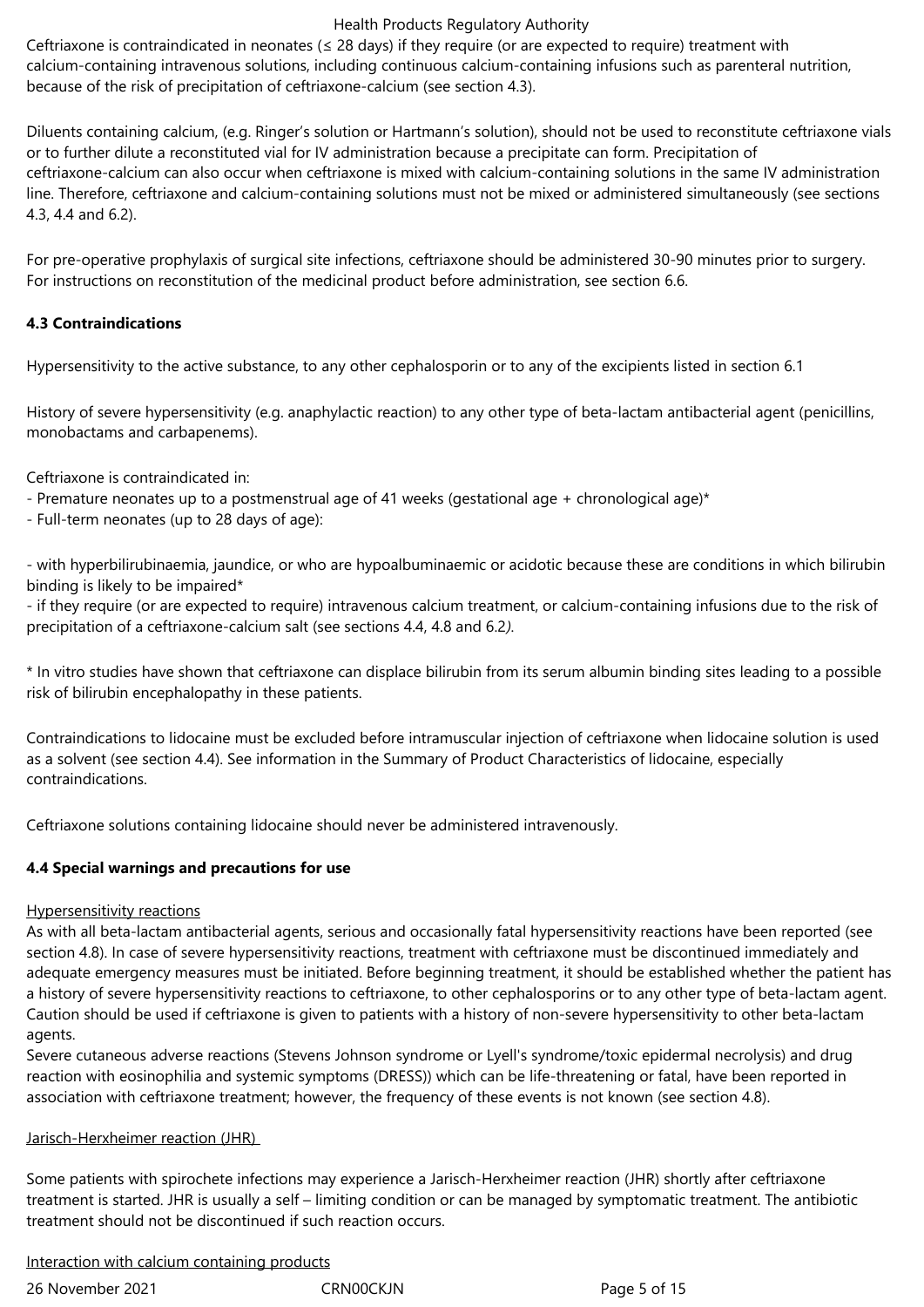Cases of fatal reactions with calcium-ceftriaxone precipitates in lungs and kidneys in premature and full-term neonates aged less than 1 month have been described. At least one of them had received ceftriaxone and calcium at different times and through different intravenous lines. In the available scientific data, there are no reports of confirmed intravascular precipitations in patients, other than neonates, treated with ceftriaxone and calcium-containing solutions or any other calcium-containing products. *In vitro* studies demonstrated that neonates have an increased risk of precipitation of ceftriaxone-calcium compared to other age groups.

In patients of any age ceftriaxone must not be mixed or administered simultaneously with any calcium-containing intravenous solutions, even via different infusion lines or at different infusion sites. However, in patients older than 28 days of age ceftriaxone and calcium-containing solutions may be administered sequentially one after another if infusion lines at different sites are used or if the infusion lines are replaced or thoroughly flushed between infusions with physiological salt-solution to avoid precipitation. In patients requiring continuous infusion with calcium-containing total parenteral nutrition (TPN) solutions, healthcare professionals may wish to consider the use of alternative antibacterial treatments which do not carry a similar risk of precipitation. If the use of ceftriaxone is considered necessary in patients requiring continuous nutrition, TPN solutions and ceftriaxone can be administered simultaneously, albeit via different infusion lines at different sites. Alternatively, infusion of TPN solution could be stopped for the period of ceftriaxone infusion and the infusion lines flushed between solutions (see sections 4.3, 4.8, 5.2 and 6.2).

## Paediatric population

Safety and effectiveness of Ceftriaxone in neonates, infants and children have been established for the dosages described under Posology and Method of Administration (see section 4.2). Studies have shown that ceftriaxone, like some other cephalosporins, can displace bilirubin from serum albumin.

Ceftriaxone is contraindicated in premature and full-term neonates at risk of developing bilirubin encephalopathy (see section 4.3).

## Immune mediated haemolytic anaemia

An immune mediated haemolytic anaemia has been observed in patients receiving cephalosporin class antibacterials including Ceftriaxone (see section 4.8). Severe cases of haemolytic anaemia, including fatalities, have been reported during Ceftriaxone treatment in both adults and children.

If a patient develops anaemia while on ceftriaxone, the diagnosis of a cephalosporin*-*associated anaemia should be considered and ceftriaxone discontinued until the aetiology is determined.

### Long term treatment

During prolonged treatment complete blood count should be performed at regular intervals.

### Colitis/Overgrowth of non-susceptible microorganisms

Antibacterial agent-associated colitis and pseudo-membranous colitis have been reported with nearly all antibacterial agents, including ceftriaxone, and may range in severity from mild to life-threatening. Therefore, it is important to consider this diagnosis in patients who present with diarrhoea during or subsequent to the administration of ceftriaxone (see section 4.8). Discontinuation of therapy with ceftriaxone and the administration of specific treatment for *Clostridium difficile* should be considered. Medicinal products that inhibit peristalsis should not be given.

Superinfections with non-susceptible micro-organisms may occur as with other antibacterial agents.

### Severe renal and hepatic insufficiency

In severe renal and hepatic insufficiency, close clinical monitoring for safety and efficacy is advised (see section 4.2).

## Interference with serological testing

Interference with Coombs tests may occur, as Ceftriaxone may lead to false-positive test results. Ceftriaxone can also lead to false-positive test results for galactosaemia (see section 4.8).

Non-enzymatic methods for the glucose determination in urine may give false-positive results. Urine glucose determination during therapy with Ceftriaxone should be done enzymatically (see section 4.8).

The presence of ceftriaxone may falsely lower estimated blood glucose values obtained with some blood glucose monitoring systems. Please refer to instructions for use for each system. Alternative testing methods should be used if necessary.

### Sodium

This medicinal product contains 82mg sodium per 1g vial, equivalent to 4.1% of the WHO recommended maximum daily intake of 2 g sodium for an adult.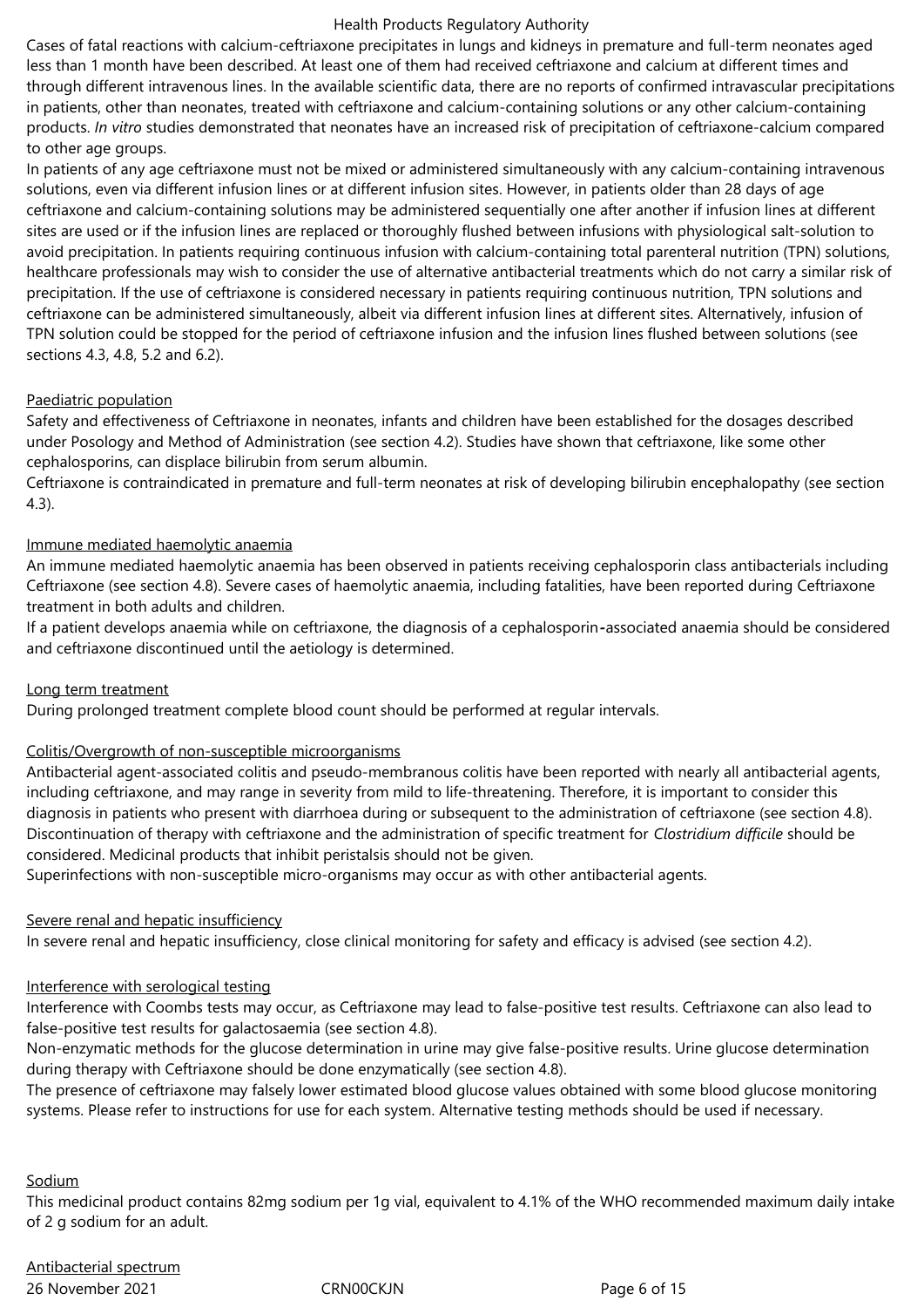Ceftriaxone has a limited spectrum of antibacterial activity and may not be suitable for use as a single agent for the treatment of some types of infections unless the pathogen has already been confirmed (see section 4.2). In polymicrobial infections, where suspected pathogens include organisms resistant to ceftriaxone, administration of an additional antibiotic should be considered.

## Use of lidocaine

In case a lidocaine solution is used as a solvent*,* ceftriaxone solutions must only be used for intramuscular injection. Contraindications to lidocaine, warnings and other relevant information as detailed in the Summary of Product Characteristics of lidocaine must be considered before use (see section 4.3). The lidocaine solution should never be administered intravenously.

## Biliary lithiasis

When shadows are observed on sonograms, consideration should be given to the possibility of precipitates of calcium ceftriaxone. Shadows, which have been mistaken for gallstones, have been detected on sonograms of the gallbladder and have been observed more frequently at ceftriaxone doses of 1 g per day and above. Caution should be particularly considered in the paediatric population. Such precipitates disappear after discontinuation of ceftriaxone therapy. Rarely precipitates of calcium ceftriaxone have been associated with symptoms. In symptomatic cases, conservative nonsurgical management is recommended and discontinuation of ceftriaxone treatment should be considered by the physician based on specific benefit risk assessment (see section 4.8).

## Biliary stasis

Cases of pancreatitis, possibly of biliary obstruction aetiology, have been reported in patients treated with Ceftriaxone (see section 4.8). Most patients presented with risk factors for biliary stasis and biliary sludge e.g. preceding major therapy, severe illness and total parenteral nutrition. A trigger or cofactor of Ceftriaxone-related biliary precipitation cannot be ruled out.

## Renal lithiasis

Cases of renal lithiasis have been reported, which is reversible upon discontinuation of ceftriaxone (see section 4.8). In symptomatic cases, sonography should be performed. Use in patients with history of renal lithiasis or with hypercalciuria should be considered by the physician based on specific benefit risk assessment.

## **Encephalopathy**

Encephalopathy has been reported with the use of ceftriaxone (see section 4.8), particularly in elderly patients with severe renal impairment (see section 4.2) or central nervous system disorders. If ceftriaxone-associated encephalopathy is suspected (e.g. decreased level of consciousness, altered mental state, myoclonus, convulsions), discontinuation of ceftriaxone should be considered.

## **4.5 Interaction with other medicinal products and other forms of interactions**

Calcium-containing diluents, such as Ringer's solution or Hartmann's solution, should not be used to reconstitute Ceftriaxone vials or to further dilute a reconstituted vial for intravenous administration because a precipitate can form.

Precipitation of ceftriaxone-calcium can also occur when ceftriaxone is mixed with calcium-containing solutions in the same intravenous administration line.

Ceftriaxone must not be administered simultaneously with calcium-containing intravenous solutions, including continuous calcium-containing infusions such as parenteral nutrition via a Y-site. However, in patients other than neonates, ceftriaxone and calcium-containing solutions may be administered sequentially of one another if the infusion lines are thoroughly flushed between infusions with a compatible fluid.

*In vitro* studies using adult and neonatal plasma from umbilical cord blood demonstrated that neonates have an increased risk of precipitation of ceftriaxone-calcium (see sections 4.2, 4.3, 4.4, 4.8 and 6.2).

Concomitant use with oral anticoagulants may increase the anti-vitamin K effect and the risk of bleeding. It is recommended that the International Normalised Ratio (INR) is monitored frequently and the posology of the anti-vitamin K drug adjusted accordingly, both during and after treatment with ceftriaxone (see section 4.8).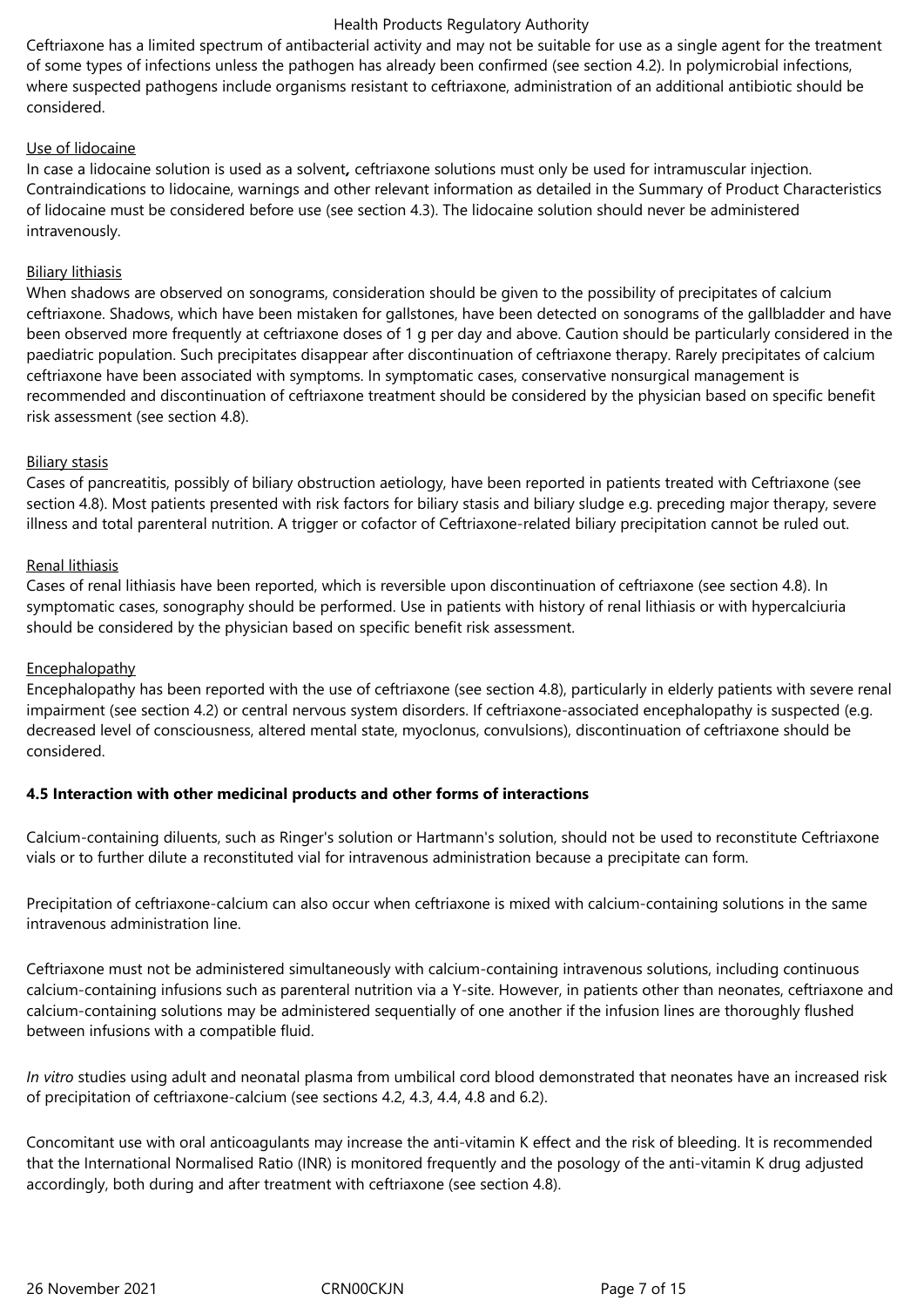There is conflicting evidence regarding a potential increase in renal toxicity of aminoglycosides when used with cephalosporins. The recommended monitoring of aminoglycoside levels (and renal function) in clinical practice should be closely adhered to in such cases.

In an *in-vitro* study antagonistic effects have been observed with the combination of chloramphenicol and ceftriaxone. The clinical relevance of this finding is unknown. There have been no reports of an interaction between ceftriaxone and oral calcium-containing products or interaction between intramuscular ceftriaxone and calcium-containing products (intravenous or oral). In patients treated with ceftriaxone, the Coombs' test may lead to false-positive test results. Ceftriaxone, like other antibiotics, may result in false-positive tests for galactosaemia.

Likewise, non-enzymatic methods for glucose determination in urine may yield false-positive results. For this reason, glucose level determination in urine during therapy with ceftriaxone should be carried out enzymatically.

No impairment of renal function has been observed after concurrent administration of large doses of ceftriaxone and potent diuretics (e.g. furosemide).

Simultaneous administration of probenecid does not reduce the elimination of ceftriaxone.

## **4.6 Fertility, pregnancy and lactation**

## **Pregnancy**

Ceftriaxone crosses the placental barrier. There are limited amounts of data from the use of ceftriaxone in pregnant women. Animal studies do not indicate direct or indirect harmful effects with respect to embryonal/foetal, perinatal and postnatal development (see section 5.3). Ceftriaxone should only be administered during pregnancy and in particular in the first trimester of pregnancy if the benefit outweighs the risk.

## **Breastfeeding**

Ceftriaxone is excreted into human milk in low concentrations but at therapeutic doses of ceftriaxone no effects on the breastfed infants are anticipated. However, a risk of diarrhoea and fungal infection of the mucous membranes cannot be excluded. The possibility of sensitisation should be taken into account. A decision must be made whether to discontinue breast-feeding or to discontinue/abstain from ceftriaxone therapy, taking into account the benefit of breast feeding for the child and the benefit of therapy for the woman.

## Fertility

Reproductive studies have shown no evidence of adverse effects on male or female fertility.

## **4.7 Effects on ability to drive and use machines**

During treatment with ceftriaxone, undesirable effects may occur (e.g. dizziness), which may influence the ability to drive and use machines(see section 4.8). Patients should be cautious when driving or operating machinery.

### **4.8 Undesirable effects**

The most frequently reported adverse reactions for ceftriaxone are eosinophilia, leucopenia, thrombocytopenia, diarrhoea, rash, and hepatic enzymes increased.

Data to determine the frequency of ceftriaxone ADRs was derived from clinical trials.

The following convention has been used for the classification of frequency:

Very common (≥ 1/10) Common (≥ 1/100 - < 1/10) Uncommon (≥ 1/1000 - < 1/100) Rare (≥ 1/10000 - < 1/1000) Not known (cannot be estimated from the available data)

| <b>System Organ</b><br><b>Class</b> | Common | <b>Uncommon</b> | Rare | Not Known <sup>a</sup> |
|-------------------------------------|--------|-----------------|------|------------------------|
| 26 November 2021                    |        | CRNOOCKJN       |      | Page 8 of 15           |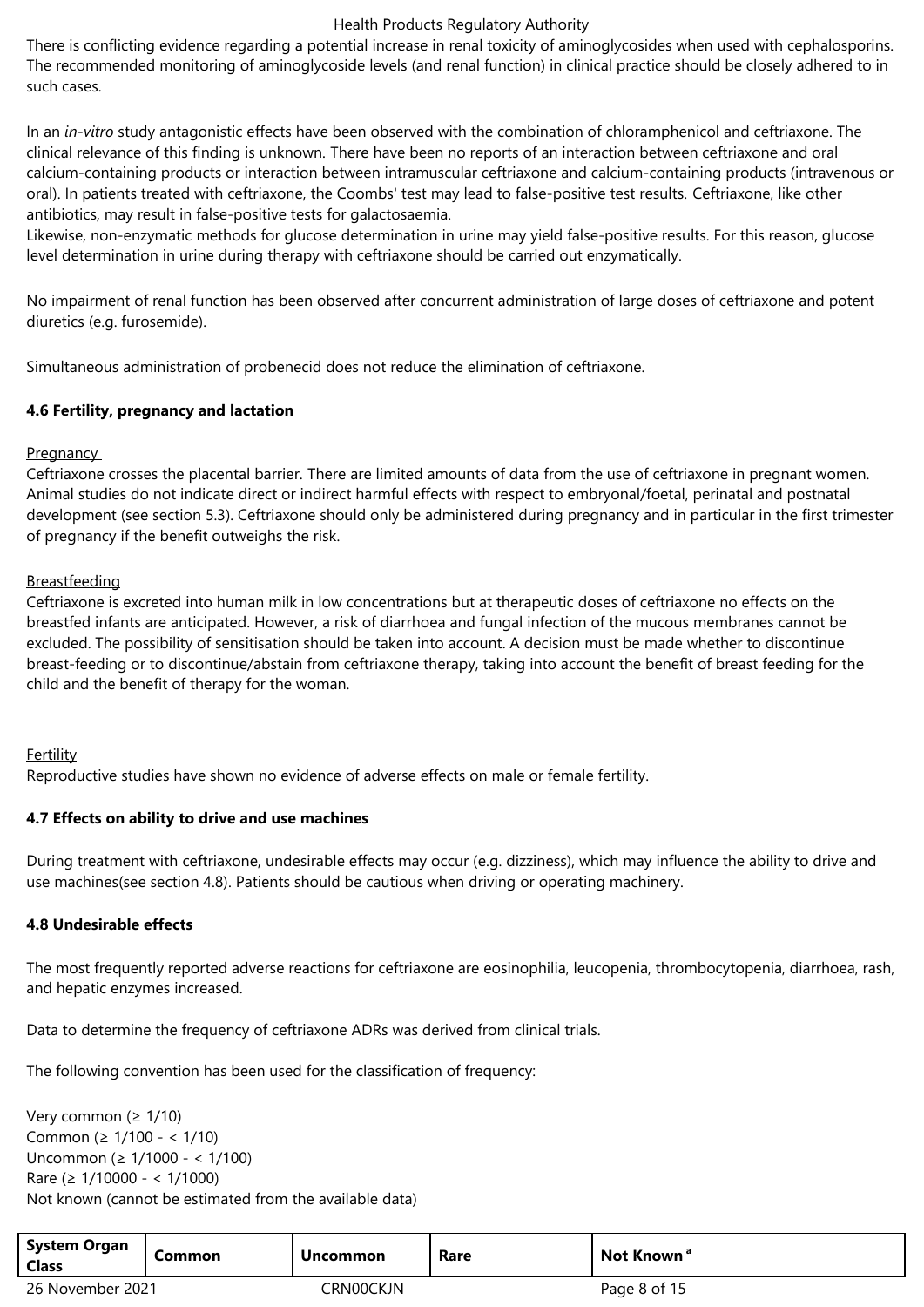|                                                               |                                                |                                             | Health Products Regulatory Authority |                                                                                                                                                                                                                                           |
|---------------------------------------------------------------|------------------------------------------------|---------------------------------------------|--------------------------------------|-------------------------------------------------------------------------------------------------------------------------------------------------------------------------------------------------------------------------------------------|
| Infections and<br>infestations                                |                                                | Genital fungal<br>infection                 | Pseudomembranous<br>colitisb         | Superinfection <sup>b</sup>                                                                                                                                                                                                               |
| <b>Blood and</b><br>lymphatic<br>system<br>disorders          | Eosinophilia<br>Leucopenia<br>Thrombocytopenia | Granulocytopenia<br>Anaemia<br>Coagulopathy |                                      | Haemolytic anaemia <sup>b</sup><br>Agranulocytosis                                                                                                                                                                                        |
| Immune system<br>disorders                                    |                                                |                                             |                                      | Anaphylactic shock<br>Anaphylactic reaction<br>Anaphylactoid reaction<br>Hypersensitivity <sup>b</sup><br>Jarisch-Herxheimer reaction <sup>b</sup>                                                                                        |
| Nervous system<br>disorders                                   |                                                | Headache<br><b>Dizziness</b>                | Encephalopathy                       | Convulsion                                                                                                                                                                                                                                |
| Ear and<br>labyrinth<br>disorders                             |                                                |                                             |                                      | Vertigo                                                                                                                                                                                                                                   |
| Respiratory,<br>thoracic and<br>mediastinal<br>disorders      |                                                |                                             | Bronchospasm                         |                                                                                                                                                                                                                                           |
| Gastrointestinal<br>disorders                                 | Diarrhoeab<br>Loose stools                     | Nausea<br>Vomiting                          |                                      | Pancreatitisb<br>Stomatitis<br>Glossitis                                                                                                                                                                                                  |
| Hepatobiliary<br>disorders                                    | Hepatic enzyme<br>increased                    |                                             |                                      | Gall bladder precipitation <sup>b</sup><br>Kernicterus<br>Hepatitis <sup>c</sup><br>Hepatitis cholestaticb.c                                                                                                                              |
| Skin and<br>subcutaneous<br>tissue disorders                  | Rash                                           | Pruritus                                    | Urticaria                            | Stevens Johnson Syndrome <sup>b</sup><br>Toxic epidermal necrolysis <sup>b</sup><br>Erythema multiforme<br>Acute generalised exanthematous<br>pustulosis<br>drug reaction with eosinophilia and<br>systemic symptoms (DRESS) <sup>b</sup> |
| Renal and<br>urinary<br>disorders                             |                                                |                                             | Haematuria<br>Glycosuria             | Oliguria<br>Renal precipitation (reversible)                                                                                                                                                                                              |
| General<br>disorders and<br>administration<br>site conditions |                                                | Phlebitis<br>Injection site pain<br>Pyrexia | Oedema<br>Chills                     |                                                                                                                                                                                                                                           |
| Investigations                                                |                                                | <b>Blood creatinine</b><br>increased        |                                      | Coombs test false positive <sup>b</sup><br>Galactosaemia test false positive <sup>b</sup><br>Non enzymatic methods for glucose<br>determination false positive <sup>b</sup>                                                               |

*<sup>a</sup>Based on post-marketing reports. Since these reactions are reported voluntarily from a population of uncertain size, it is not possible to reliably estimate their frequency which is therefore categorised as not known.*

*b See section 4.4*

*c Usually reversible upon discontinuation of ceftriaxone*

*Description of selected adverse reactions*

Infections and infestations

26 November 2021 CRN00CKJN Page 9 of 15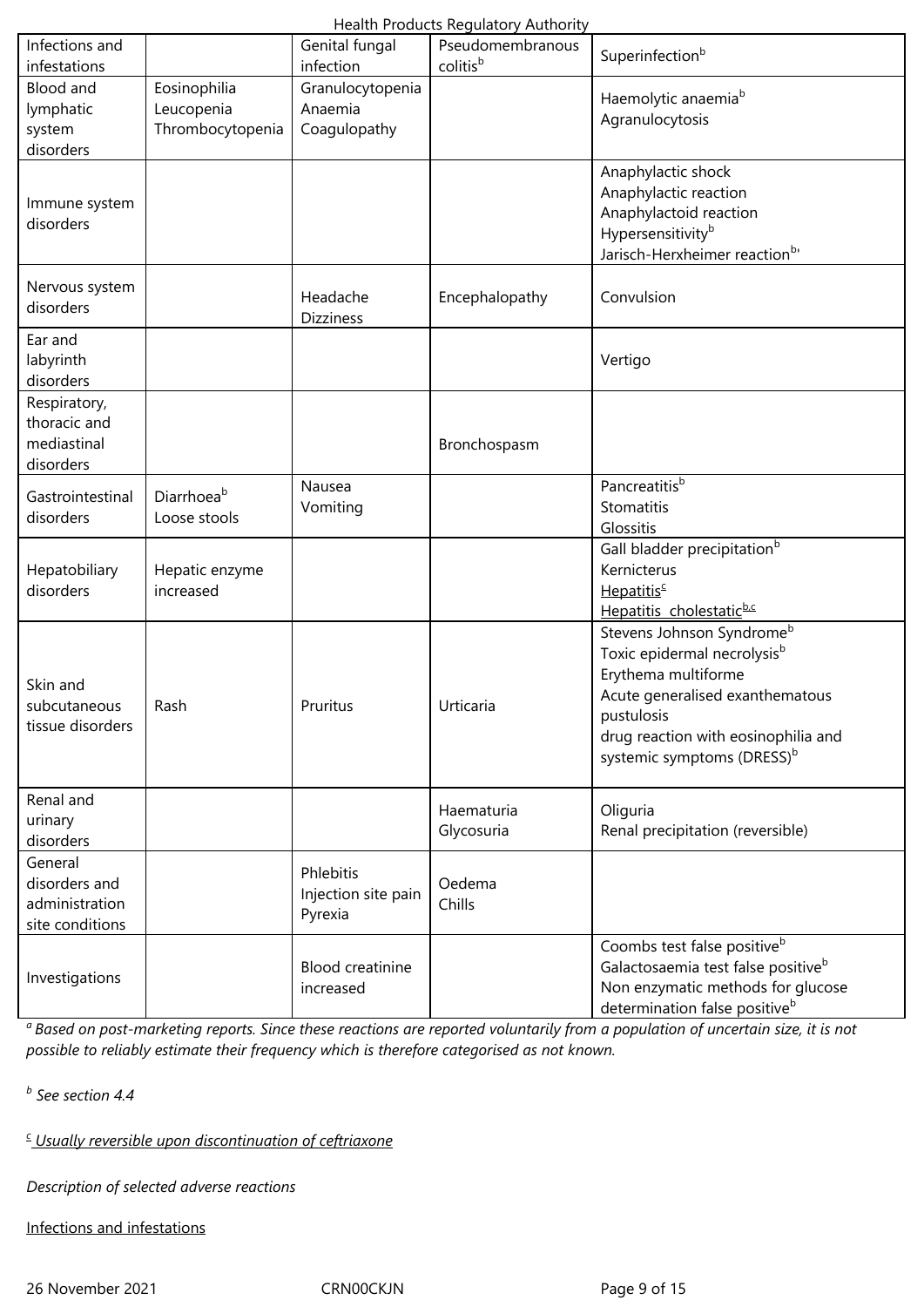## Ceftriaxone-calcium salt precipitation

Rarely, severe, and in some cases, fatal, adverse reactions have been reported in pre-term and full-term neonates (aged < 28 days) who had been treated with intravenous ceftriaxone and calcium. Precipitations of ceftriaxone-calcium salt have been observed in lung and kidneys post-mortem. The high risk of precipitation in neonates is a result of their low blood volume and the longer half-life of ceftriaxone compared with adults (see sections 4.3, 4.4, and 5.2).

Cases of ceftriaxone precipitation in the urinary tract have been reported, mostly in children treated with high doses (e.g.  $\geq 80$ mg/kg/day or total doses exceeding 10 grams) and who have other risk factors (e.g. dehydration, confinement to bed). This event may be asymptomatic or symptomatic, and may lead to ureteric obstruction and postrenal acute renal failure, but is usually reversible upon discontinuation of ceftriaxone (see section 4.4).

Precipitation of ceftriaxone calcium salt in the gallbladder has been observed, primarily in patients treated with doses higher than the recommended standard dose. In children, prospective studies have shown a variable incidence of precipitation with intravenous application - above 30 % in some studies. The incidence appears to be lower with slow infusion (20 - 30 minutes). This effect is usually asymptomatic, but the precipitations have been accompanied by clinical symptoms such as pain, nausea and vomiting in rare cases. Symptomatic treatment is recommended in these cases. Precipitation is usually reversible upon discontinuation of ceftriaxone (see section 4.4).

### Reporting of suspected adverse reactions

Reporting suspected adverse reactions after authorisation of the medicinal product is important. It allows continued monitoring of the benefit/risk balance of the medicinal product. Healthcare professionals are asked to report any suspected adverse reactions via HPRA Pharmacovigilance, Website: www.hpra.ie.

### **4.9 Overdose**

In overdose, the symptoms of nausea, vomiting and diarr[hoea can occ](http://www.hpra.ie/)ur. Ceftriaxone concentrations cannot be reduced by haemodialysis or peritoneal dialysis. There is no specific antidote. Treatment is symptomatic.

### **5 PHARMACOLOGICAL PROPERTIES**

#### **5.1 Pharmacodynamic properties**

Pharmacotherapeutic group: Antibacterials for systemic use, Third-generation cephalosporins ATC code: J01DD04

#### Mechanism of action

Ceftriaxone inhibits bacterial cell wall synthesis following attachment to penicillin binding proteins (PBPs). This results in the interruption of cell wall (peptidoglycan) biosynthesis, which leads to bacterial cell lysis and death.

#### Resistance

Bacterial resistance to ceftriaxone may be due to one or more of the following mechanisms:

- hydrolysis by beta-lactamases, including extended-spectrum beta-lactamases (ESBLs), carbapenemases and Amp C enzymes that may be induced or stably derepressed in certain aerobic Gram-negative bacterial species.
- reduced affinity of penicillin-binding proteins for ceftriaxone.
- outer membrane impermeability in Gram-negative organisms.
- bacterial efflux pumps.

## Susceptibility testing Breakpoints

Minimum inhibitory concentration (MIC) breakpoints established by the European Committee on Antimicrobial Susceptibility Testing (EUCAST) are as follows:

| <b>Dilution Test</b><br>(MIC, mg/L) |                  |  |  |  |
|-------------------------------------|------------------|--|--|--|
| <b>Susceptible</b>                  | <b>Resistant</b> |  |  |  |
| < 1                                 |                  |  |  |  |
|                                     |                  |  |  |  |

26 November 2021 CRN00CKJN Page 10 of 15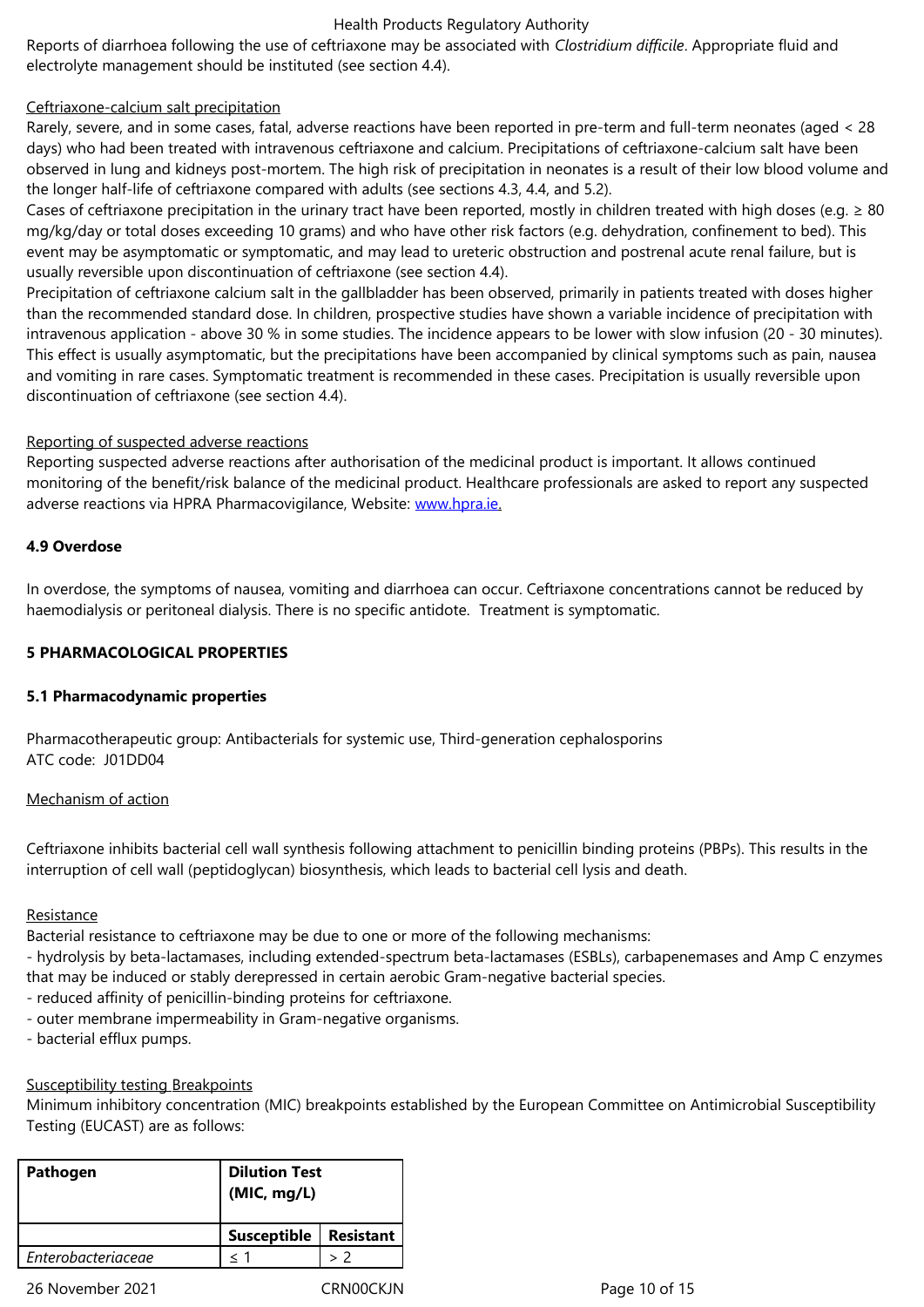|                             |                           |        | Health Products Regulatory Authority |
|-----------------------------|---------------------------|--------|--------------------------------------|
| Staphylococcus spp          | a.                        | a.     |                                      |
| Streptococcus spp.          | b.                        | b.     |                                      |
| (Groups A, B, C and G)      |                           |        |                                      |
|                             |                           |        |                                      |
| Streptococcus pneumoniae    | $\leq 0.5^{\circ}$        | > 2    |                                      |
| Viridans group Streptococci | $\leq 0.5$                | > 0.5  |                                      |
| Haemophilus influenzae      | $\leq 0.12^{c}$           | > 0.12 |                                      |
| Moraxella catarrhalis       | $\leq$ 1                  | > 2    |                                      |
| Neisseria gonorrhoeae       | $\leq 0.12$               |        |                                      |
|                             |                           | > 0.12 |                                      |
| Neisseria meningitidis      | $\leq 0.12$ <sup>c.</sup> |        |                                      |
|                             |                           | > 0.12 |                                      |
| Non-species related         | $\leq 1^{d}$              |        |                                      |
|                             |                           | > 2    |                                      |

a. Susceptibility inferred from cefoxitin susceptibility.

b. Susceptibility inferred from penicillin susceptibility.

c. Isolates with a ceftriaxone MIC above the susceptible breakpoint are rare and, if found, should be re-tested and, if confirmed, should be sent to a reference laboratory.

d. Breakpoints apply to a daily intravenous dose of 1 g x 1 and a high dose of at least 2 g x 1.

Clinical efficacy against specific pathogens

The prevalence of acquired resistance may vary geographically and with time for selected species and local information on resistance is desirable, particularly when treating severe infections. As necessary, expert advice should be sought when the local prevalence of resistance is such that the utility of ceftriaxone in at least some types of infections is questionable.

## **Commonly susceptible species**

Gram-positive aerobes

*Staphylococcus aureus* (methicillin-susceptible)£ Staphylococci coagulase-negative (methicillin-susceptible) $<sup>f</sup>$ </sup> *Streptococcus pyogenes* (Group A) *Streptococcus agalactiae* (Group B) *Streptococcus pneumoniae* Viridans Group *Streptococci* Gram-negative aerobes *Borrelia burgdorferi Haemophilus influenzae Haemophilus parainfluenzae Moraxella catarrhalis Neisseria gonorrhoea Neisseria meningitidis Proteus mirabilis Providencia* spp *Treponema pallidum* **Species for which acquired resistance may be a problem** Gram-positive aerobes *Staphylococcus epidermidis<sup>+</sup> Staphylococcus haemolyticus<sup>+</sup> Staphylococcus hominis<sup>+</sup>* Gram-negative aerobes *Citrobacter freundii Enterobacter aerogenes Enterobacter cloacae Escherichia coli% Klebsiella pneumoniae% Klebsiella oxytoca%*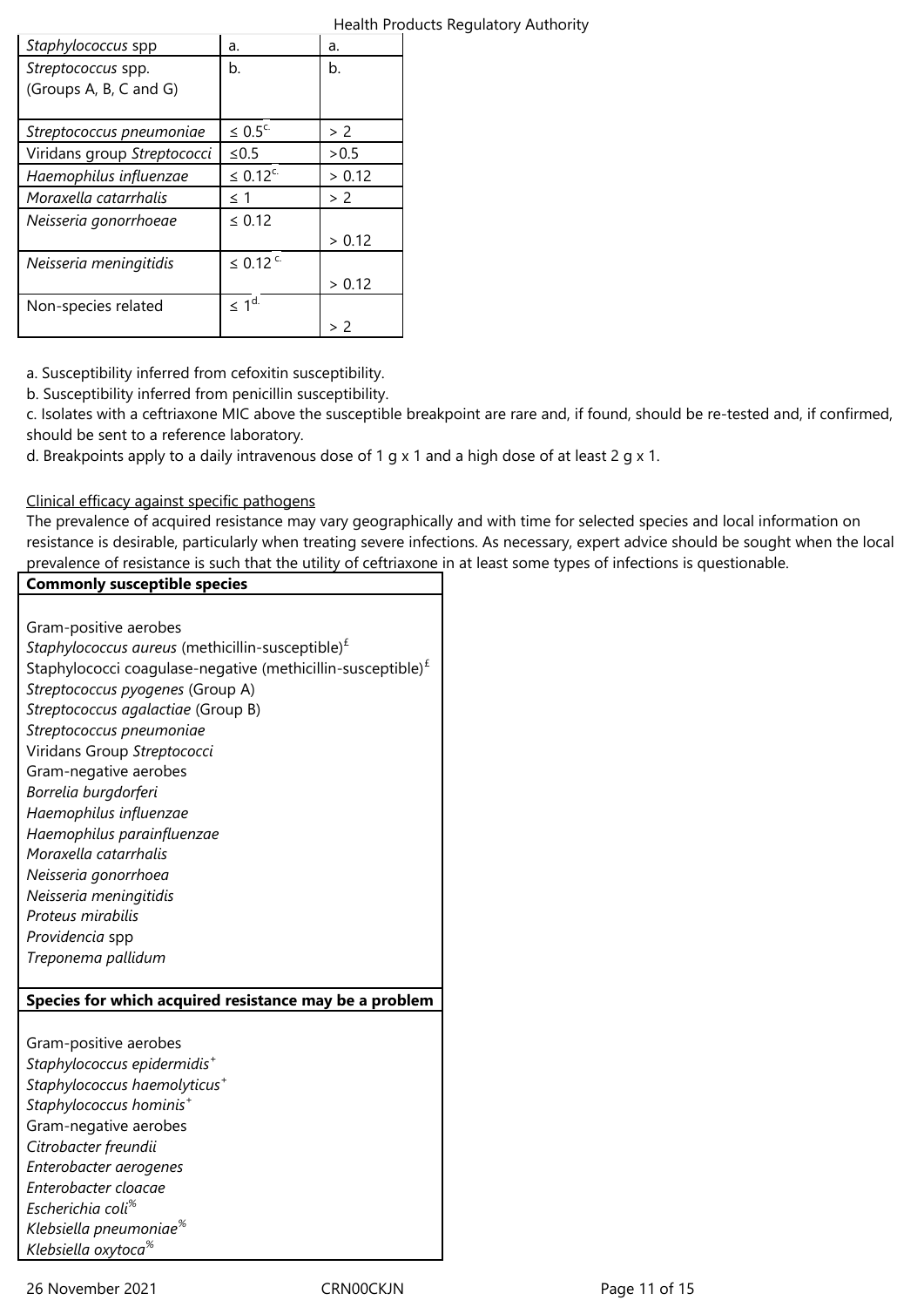*Morganella morganii Proteus vulgaris Serratia marcescens* Anaerobes *Bacteroides* spp*. Fusobacterium* spp. *Peptostreptococcus* spp. *Clostridium perfringens*

## **Inherently resistant organisms** Gram-positive aerobes *Enterococcus* spp. *Listeria monocytogenes* Gram-negative aerobes *Acinetobacter baumannii Pseudomonas aeruginosa Stenotrophomonas maltophilia* Anaerobes *Clostridium difficile* Others: *Chlamydia* spp. *Chlamydophila* spp. *Mycoplasma* spp. *Legionella* spp. *Ureaplasma urealyticum* £ All methicillin-resistant staphylococci are resistant to ceftriaxone.

<sup>+</sup>Resistance rates >50% in at least one region

% ESBL producing strains are always resistant

### **5.2 Pharmacokinetic properties**

### Absorption

### *Intramuscular administration*

Following intramuscular injection, mean peak plasma ceftriaxone levels are approximately half those observed after intravenous administration of an equivalent dose. The maximum plasma concentration after a single intramuscular dose of 1 g is about 81 mg/l and is reached in 2 - 3 hours after administration.

The area under the plasma concentration-time curve after intramuscular administration is equivalent to that after intravenous administration of an equivalent dose.

### *Intravenous administration*

After intravenous bolus administration of ceftriaxone 500 mg and 1 g, mean peak plasma ceftriaxone levels are approximately 120 and 200 mg/l respectively. After intravenous infusion of ceftriaxone 500 mg, 1 g and 2 g, the plasma ceftriaxone levels are approximately 80, 150 and 250 mg/l respectively.

### Distribution

The volume of distribution of ceftriaxone is  $7 - 12$  l. Concentrations well above the minimal inhibitory concentrations of most relevant pathogens are detectable in tissue including lung, heart, biliary tract/liver, tonsil, middle ear and nasal mucosa, bone, and in cerebrospinal, pleural, prostatic and synovial fluids. An 8 - 15 % increase in mean peak plasma concentration ( $C_{\text{max}}$ ) is seen on repeated administration; steady state is reached in most cases within 48 - 72 hours depending on the route of administration.

### *Penetration into particular tissues*

Ceftriaxone penetrates the meninges. Penetration is greatest when the meninges are inflamed. Mean peak ceftriaxone concentrations in CSF in patients with bacterial meningitis are reported to be up to 25 % of plasma levels compared to 2 % of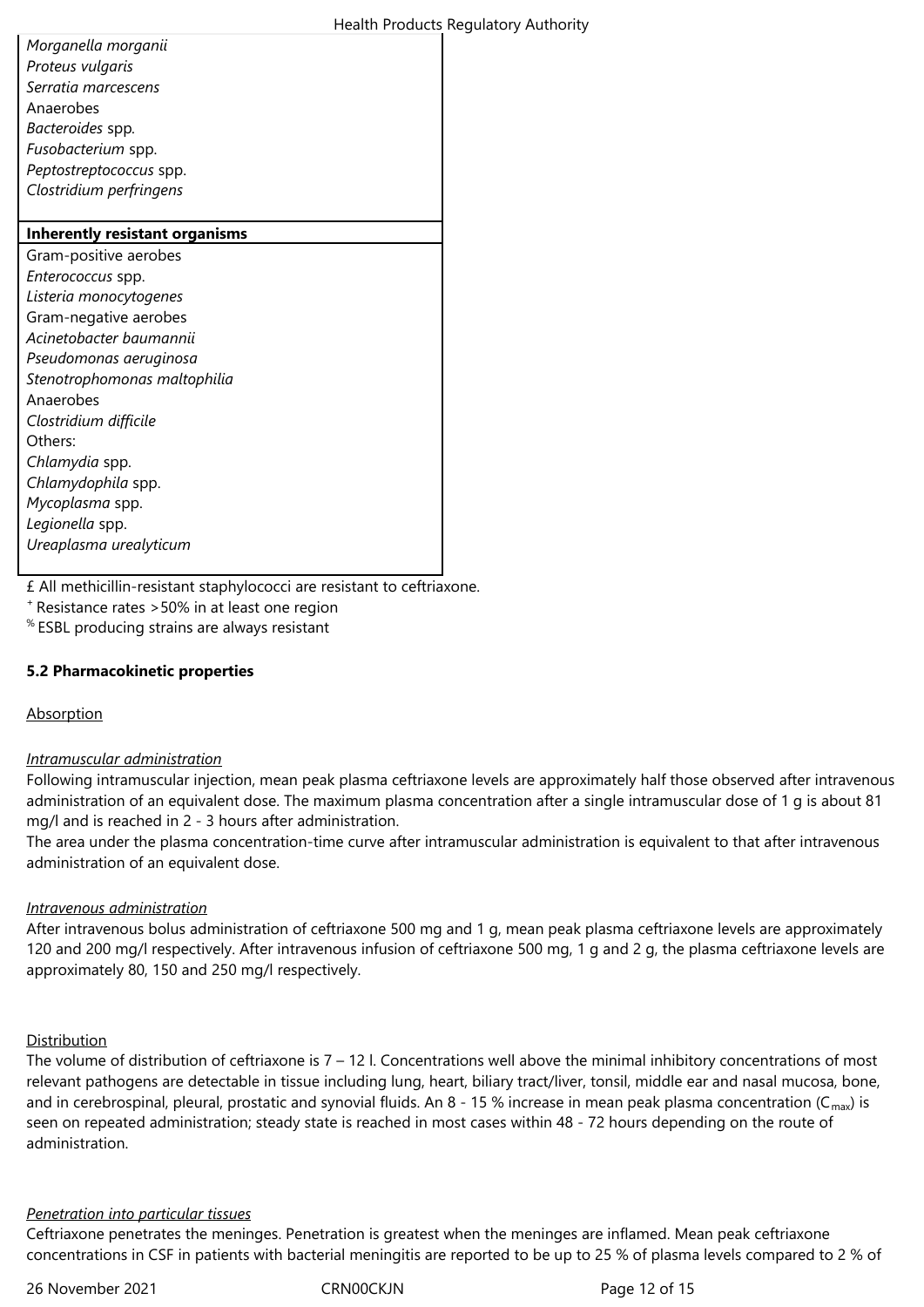plasma levels in patients with uninflamed meninges. Peak ceftriaxone concentrations in CSF are reached approximately 4-6 hours after intravenous injection. Ceftriaxone crosses the placental barrier and is excreted in the breast milk at low concentrations (see section 4.6).

## *Protein binding*

Ceftriaxone is reversibly bound to albumin. Plasma protein binding is about 95 % at plasma concentrations below 100 mg/l. Binding is saturable and the bound portion decreases with rising concentration (up to 85 % at a plasma concentration of 300 mg/l).

## Biotransformation

Ceftriaxone is not metabolised systemically; but is converted to inactive metabolites by the gut flora.

## Elimination

Plasma clearance of total ceftriaxone (bound and unbound) is 10 - 22 ml/min. Renal clearance is 5 - 12 ml/min. 50 - 60 % of ceftriaxone is excreted unchanged in the urine, primarily by glomerular filtration, while 40 - 50 % is excreted unchanged in the bile. The elimination half-life of total ceftriaxone in adults is about 8 hours.

## *Patients with renal or hepatic impairment*

In patients with renal or hepatic dysfunction, the pharmacokinetics of ceftriaxone are only minimally altered with the half-life slightly increased (less than two fold), even in patients with severely impaired renal function.

The relatively modest increase in half-life in renal impairment is explained by a compensatory increase in non-renal clearance, resulting from a decrease in protein binding and corresponding increase in non-renal clearance of total ceftriaxone. In patients with hepatic impairment, the elimination half-life of ceftriaxone is not increased, due to a compensatory increase in renal clearance. This is also due to an increase in plasma free fraction of ceftriaxone contributing to the observed paradoxical increase in total drug clearance, with an increase in volume of distribution paralleling that of total clearance.

## *Older people*

In older people aged over 75 years the average elimination half-life is usually two to three times that of young adults.

## *Paediatric population*

The half-life of ceftriaxone is prolonged in neonates. From birth to 14 days of age, the levels of free ceftriaxone may be further increased by factors such as reduced glomerular filtration and altered protein binding. During childhood, the half-life is lower than in neonates or adults.

The plasma clearance and volume of distribution of total ceftriaxone are greater in neonates, infants and children than in adults.

### Linearity/non-linearity

The pharmacokinetics of ceftriaxone are non-linear and all basic pharmacokinetic parameters, except the elimination half-life, are dose dependent if based on total drug concentrations, increasing less than proportionally with dose. Non-linearity is due to saturation of plasma protein binding and is therefore observed for total plasma ceftriaxone but not for free (unbound) ceftriaxone.

## Pharmacokinetic/pharmacodynamic relationship

As with other beta-lactams, the pharmacokinetic-pharmacodynamic index demonstrating the best correlation with *in vivo* efficacy is the percentage of the dosing interval that the unbound concentration remains above the minimum inhibitory concentration (MIC) of ceftriaxone for individual target species (i.e. %T > MIC).

## **5.3 Preclinical safety data**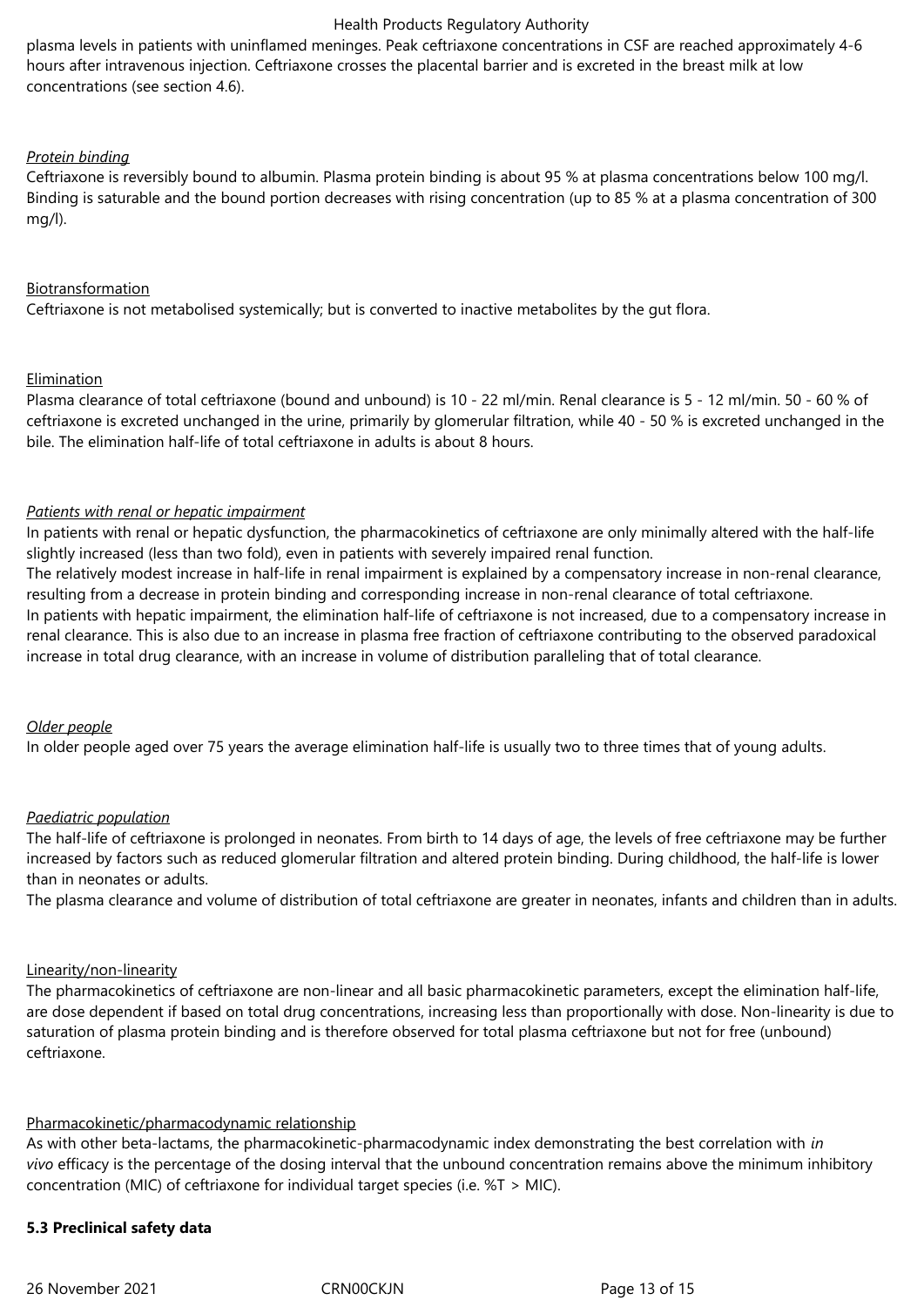There is evidence from animal studies that high doses of ceftriaxone calcium salt led to formation of concrements and precipitates in the gallbladder of dogs and monkeys, which proved to be reversible. Animal studies produced no evidence of toxicity to reproduction and genotoxicity. Carcinogenicity studies on ceftriaxone were not conducted.

## **6 PHARMACEUTICAL PARTICULARS**

## **6.1 List of excipients**

None.

## **6.2 Incompatibilities**

Based on literature reports, ceftriaxone is not compatible with amsacrine, vancomycin, fluconazole and aminoglycosides and labetalol. Solutions containing ceftriaxone should not be mixed with or added to other agents except those mentioned in section 6.6. In particular, diluents containing calcium, (e.g. Ringer's solution, Hartmann's solution) should not be used to reconstitute ceftriaxone vials or to further dilute a reconstituted vial for IV administration because a precipitate can form. Ceftriaxone must not be mixed or administered simultaneously with calcium containing solutionsincluding total parenteral nutrition(see section 4.2, 4.3, 4.4 and 4.8).

If treatment with a combination of another antibiotic with Ceftriaxone is intended, administration should not occur in the same syringe or in the same infusion solution.

This medicinal product must not be mixed with other medicinal products except those mentioned in section 6.6.

## **6.3 Shelf life**

Unopened – 3 years.

For reconstituted solution, chemical and physical in-use stability has been demonstrated for 24 hours at 25 $\degree$ C and for four days at 2-8°C. From a microbiological point of view, once opened, the product should be used immediately. If not used immediately, in-use storage times and conditions prior to use are the responsibility of the user and would normally not be longer than 24 hours at 2-8°C, unless reconstitution has taken place in controlled and validated aseptic conditions

## **6.4 Special precautions for storage**

Unopened: Do not store above 25°C. Keep the vials in the outer carton. After reconstitution: Store at  $2-8^{\circ}$ C, see section 6.3 for complete storage instructions.

## **6.5 Nature and contents of container**

Ceftriaxone is supplied in Type II 15ml clear glass vials, closed with a Type I rubber stopper uncoated*/*coated in Omniflex and sealed with an aluminium/plastic cap.

The vials are packed in boxes of 1, 5, 10, 25 or 50 vials. Not all pack sizes may be marketed.

## **6.6 Special precautions for disposal and other handling**

- 1g vial Concentrations for the intravenous injection: 100 mg/ml,
- 1g vial Concentrations for the intravenous infusion: 50 mg/ml

2g vial – Concentrations for the intravenous injection or intravenous infusion: approximately 50 mg/ml

(Please refer to section 4.2 for further information).

## **Reconstitution Table**

| Strength         | Administration | Diluent    | Volume of diluent            | Approximate | Approximate |
|------------------|----------------|------------|------------------------------|-------------|-------------|
| 26 November 2021 |                | ∵ิRN00CKJN | . 14 of <sup>1</sup><br>Page |             |             |